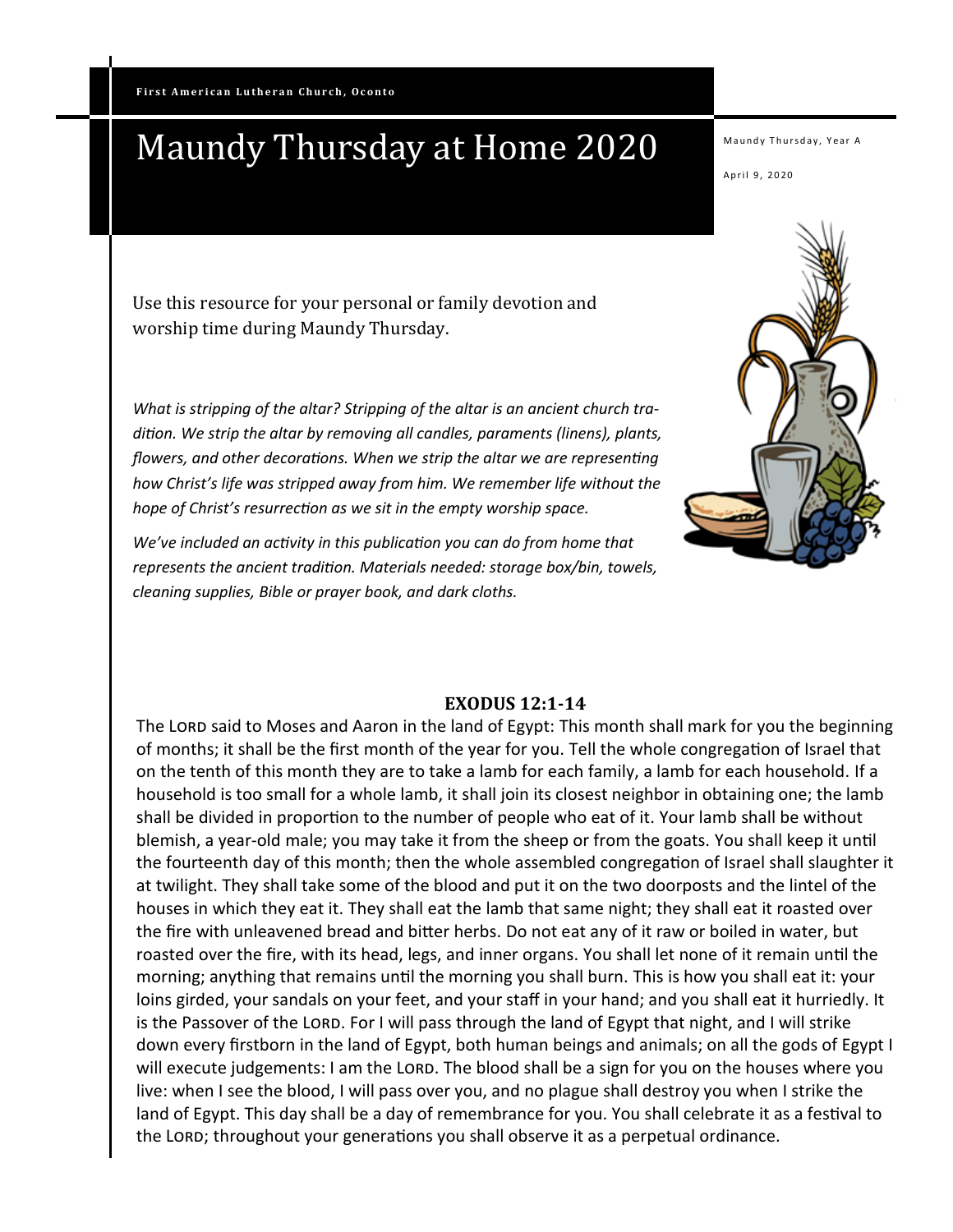#### **PSALM 116:1-2, 12-19**

I love the LORD, because he has heard my voice and my supplications. Because he inclined his ear to me, therefore I will call on him as long as I live. What shall I return to the LORD for all his bounty to me? I will lift up the cup of salvation and call on the name of the LORD, I will pay my vows to the LORD in the presence of all his people. Precious in the sight of the LORD is the death of his faithful ones. O LORD, I am your servant; I am your servant, the child of your serving girl. You have loosed my bonds. I will offer to you a thanksgiving sacrifice and call on the name of the LORD. I will pay my vows to the LORD in the presence of all his people, in the courts of the house of the LORD, in your midst, O Jerusalem. Praise the LORD!

#### **1 CORINTHIANS 11:23-26**

For I received from the Lord what I also handed on to you, that the Lord Jesus on the night when he was betrayed took a loaf of bread, and when he had given thanks, he broke it and said, "This is my body that is for you. Do this in remembrance of me." In the same way he took the cup also, after supper, saying, "This cup is the new covenant in my blood. Do this, as often as you drink it, in remembrance of me." For as often as you eat this bread and drink the cup, you proclaim the Lord's death until he comes.

#### **JOHN 13:1-17, 31B-35**

Now before the festival of the Passover, Jesus knew that his hour had come to depart from this world and go to the Father. Having loved his own who were in the world, he loved them to the end. The devil had already put it into the heart of Judas son of Simon Iscariot to betray him. And during supper Jesus, knowing that the Father had given all things into his hands, and that he had come from God and was going to God, got up from the table, took off his outer robe, and tied a towel around himself. Then he poured water into a basin and began to wash the disciples' feet and to wipe them with the towel that was tied around him. He came to Simon Peter, who said to him, "Lord, are you going to wash my feet?" Jesus answered, "You do not know now what I am doing, but later you will understand." Peter said to him, "You will never wash my feet." Jesus answered, "Unless I wash you, you have no share with me." Simon Peter said to him, "Lord, not my feet only but also my hands and my head!" Jesus said to him, "One who has bathed does not need to wash, except for the feet, but is entirely clean. And you are clean, though not all of you." For he knew who was to betray him; for this reason he said, "Not all of you are clean." After he had washed their feet, had put on his robe, and had returned to the table, he said to them, "Do you know what I have done to you? You call me Teacher and Lord—and you are right, for that is what I am. So if I, your Lord and Teacher, have washed your feet, you also ought to wash one another's feet. For I have set you an example, that you also should do as I have done to you. Very truly, I tell you, servants are not greater than their master, nor are messengers greater than the one who sent them. If you know these things, you are blessed if you do them.

"Now the Son of Man has been glorified, and God has been glorified in him. If God has been glorified in him, God will also glorify him in himself and will glorify him at once. Little children, I am with you only a little longer. You will look for me; and as I said to the Jews so now I say to you, 'Where I am going, you cannot come.' I give you a new commandment, that you love one another. Just as I have loved you, you also should love one another. By this everyone will know that you are my disciples, if you have love for one another."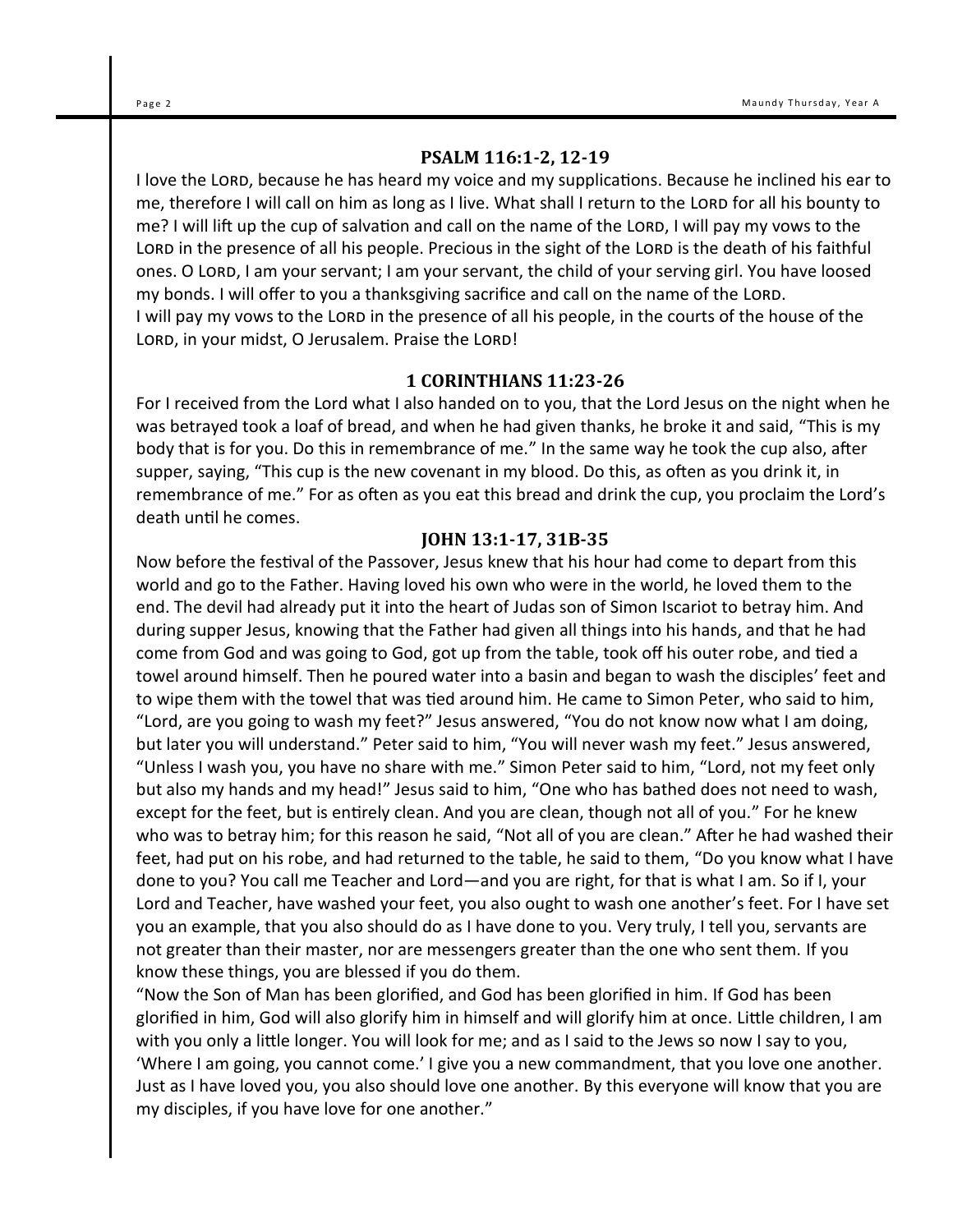#### **HYMN:** *SOFTLY AND TENDERLY JESUS IS CALLING*

Softy and tenderly Jesus is calling, calling for you and for me. See on the portals he's waiting and watching, watching for you and for me. "Come home, come home! You who are wary, come home." Earnestly, tenderly, Jesus is calling, "O sinner, come home!" Why should we tarry when Jesus is pleading, pleading for you and for me? Why should we linger and heed not his mercies, mercies for you and for me? "Come home, come home! You who are weary, come home." Earnestly, tenderly, Jesus is calling, calling, "O sinner, come home!" Oh, for the wonderful love he has promised, promised for you and for me! Though we have sinned, he has mercy and pardon, pardon for you and for me. "Come home, come home! You who are weary, come home." Earnestly, tenderly, Jesus is calling, calling, "O sinner, come home!"

Text: Will L. Thompson, 1847-1909. Hymn is in the Public Domain.

## **THE APOSTLES' CREED**

I believe in God, the Father almighty, creator of heaven and earth.

hand of the Father, and he will come to judge the living and the dead. I believe in Jesus Christ, God's only Son, our Lord, who was conceived by the Holy Spirit, born of the virgin Mary, suffered under Pontius Pilate, was crucified, died, and was buried; he descended to the dead. On the third day he rose again; he ascended into heaven, he is seated at the right

I believe in the Holy Spirit, the holy catholic church, the communion of saints, the forgiveness of sins, the resurrection of the body, and the life everlasting. Amen.

## **ACTIVITY: STRIPPING OF THE ALTAR AT HOME**

**1.** Read the Psalm.

## **PSALM 22**

My God, my God, why have you forsaken me? Why are you so far from helping me, from the words of my groaning? O my God, I cry by day, but you do not answer; and by night, but find no rest. Yet you are holy, enthroned on the praises of Israel. In you our ancestors trusted; they trusted, and you delivered them. To you they cried, and were saved; in you they trusted, and were not put to shame. But I am a worm, and not human; scorned by others, and despised by the people. All who see me mock at me; they make mouths at me, they shake their heads; "Commit your cause to the LORD; let him deliver— let him rescue the one in whom he delights!" Yet it was you who took me from the womb; you kept me safe on my mother's breast. On you I was cast from my birth, and since my mother bore me you have been my God. Do not be far from me, for trouble is near and there is no one to help. Many bulls encircle me, strong bulls of Bashan surround me; they open wide their mouths at me, like a ravening and roaring lion. I am poured out like water, and all my bones are out of joint; my heart is like wax; it is melted within my breast; my mouth is dried up like a potsherd, and my tongue sticks to my jaws; you lay me in the dust of death. For dogs are all around me; a company of evildoers encircles me. My hands and feet have shriveled; I can count all my bones. They stare and gloat over me; they divide my clothes among themselves, and for my clothing they cast lots. But you, O LORD, do not be far away! O my help, come quickly to my aid! Deliver my soul from the sword, my life from the power of the dog! Save me from the mouth of the lion! From the horns of the wild oxen you have rescued me. I will tell of your name to my brothers and sisters; in the midst of the congregation I will praise you: You who fear the LORD, praise him! All you offspring of Jacob, glorify him; stand in awe of him, all you offspring of Israel! For he did not